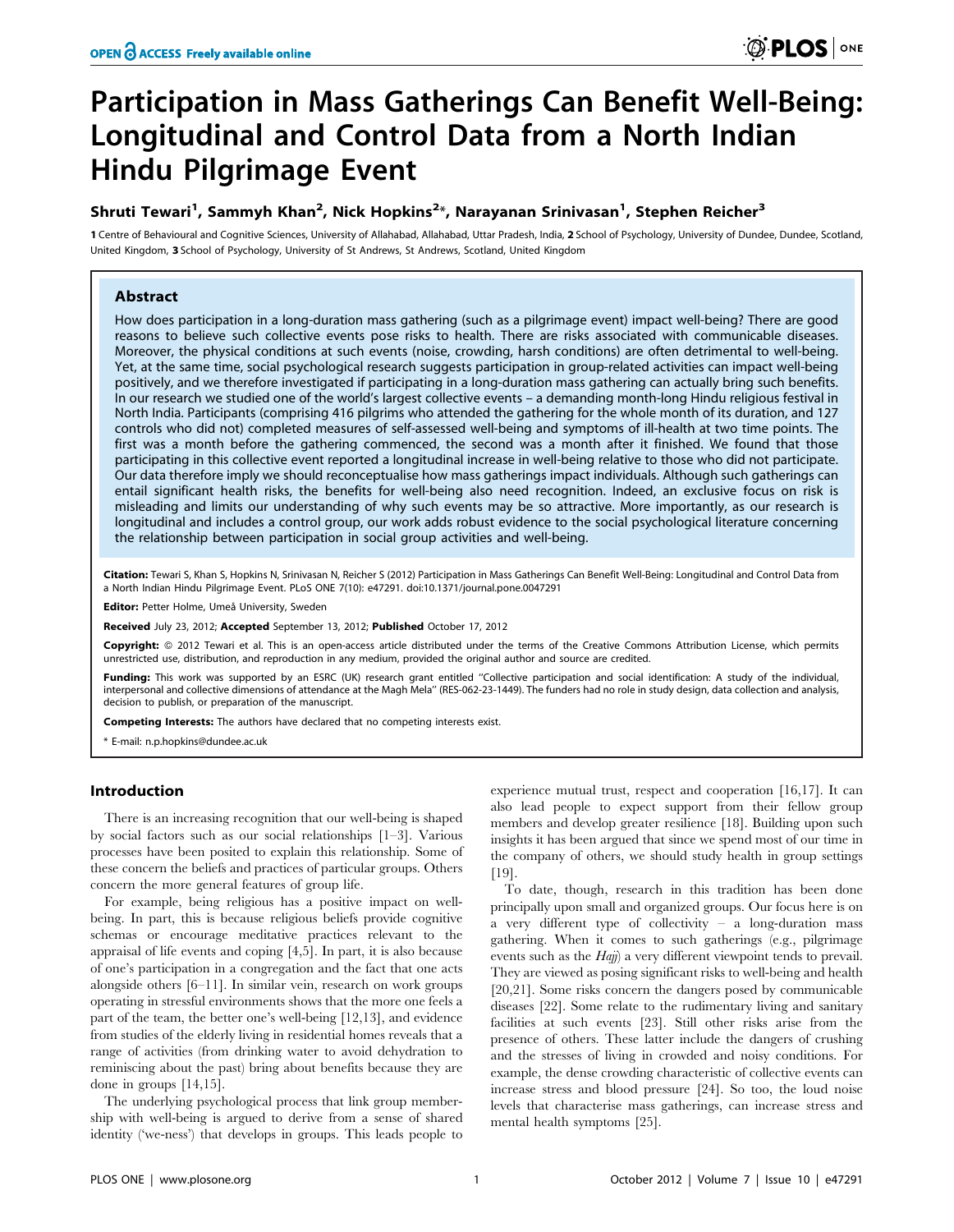However, an exclusive focus on the risks of participation may lead us to overlook the potential benefits that participation in mass gatherings can have. Although not specifically focussed on wellbeing, social anthropological theory has long argued that mass gatherings (e.g., carnivals and religious festivals) can be joyous occasions and involve a sense of intimacy even between people who do not know each other [26,27]. Moreover, such theory has spoken of the ways in which mass gatherings revivify social bonds and re-establish group identities. However, as several researchers lament, these more positive features of collective events are routinely overlooked in much contemporary academic research [28]. Indeed as Getz shows, even researchers interested in the tourism associated with mass events (e.g., sports events, cultural festivals, etc.) tend to overlook how participation may impact positively on participants' well-being [29,30]. Instead, such research typically focuses on the economic and environmental impacts of these events or on issues of safety management.

In the research reported here we seek to rebalance the situation by addressing the neglected benefits of collective participation. Specifically we investigate how participation in one of the world's largest collective events - the Magh Mela at Allahabad in Northern India – impacts participants' well-being [31]. Our data are quantitative and derived from an orally-administered questionnaire concerning well-being. These self-report data were obtained before and after the collective event, and from a sample attending the event and from a sample of controls (comparable others who did not attend). Before elaborating on our design and measures, we describe the context and nature of the event more fully.

#### Setting

Every year, in the Hindu month of Magh (mid-January to mid-February), pilgrims gather at the confluence of the Ganges and Yamuna rivers to perform a series of sacred rituals - notably to bathe in the rivers. The event is on a 12-year cycle. In the twelfth year (the Maha Kumbh Mela) it is claimed that up to 50 million people attend and over 10 million can be present on a single bathing day. Every six years (the Ardh Kumbh Mela), somewhere in the region of 20 million participate. Yet, even for the 'routine' yearly gatherings – the Magh Mela - millions attend, and hundreds of thousands undertake to remain for the full month.

Those pilgrims who stay for the whole month (known as Kalpwasis) live in conditions that are more difficult than those they experience at home. They live in rudimentary tents without heating, often without sanitary facilities, sleeping on the ground and experiencing night-time temperatures approaching zero centigrade. The event is also very crowded, and again this contrasts with life in the villages from which the pilgrims come. The crowds make walking to the bathing areas difficult and on days that bathing is judged particularly auspicious in terms of Hindu traditions, it can take several hours to walk a kilometre or so. Another striking feature of the event is its noise level. A vast array of competing loudspeakers broadcast religious discourses, songs, announcements and other administrative information throughout the day (and into the night). Our measurements show that on an ordinary day the noise level rarely falls below 75 dB and is often 80–85 dB. It is noteworthy that, according to the US National Institute on Deafness and Other Communication Disorders, exposure to 85 dB or more will cause hearing damage after 8 hours. Again, the contrast between this aspect of the environment and that of the pilgrims' home villages is striking. All in all, life in the Mela is difficult and demanding.

Even if enduring hardship is integral to the act of pilgrimage [32] and even if such hardships do not deter pilgrims from attending, these various circumstances - unsanitary conditions, severe cold, dense crowding and intense noise - are all those that would be expected to be bad for well-being. But are they? We ask if, in the light of social psychological research identifying associations between involvement in social group-related activities and well-being, participation in this mass gathering could impact well-being positively. To find that participation in such an arduous mass gathering impacts well-being positively would be striking, and would underline the wider relevance and applicability of psychological research concerning the benefits associated with social participation in group activities.

#### Methods

We recruited a sample of those who participated in the Magh Mela for the full month-long festival (Kalpwasis) and a sample of comparable others who did not attend at all (Controls), and asked both about their well-being and their experience of various symptoms of ill-health. We gathered these data one month before the 2011 Magh Mela (Time 1 - T1) and one month after it had ended (Time 2 - T2), and explored the degree to which the Kalpwasis sample showed a longitudinal increase in reported wellbeing compared to the Controls.

### Participants

The sample consisted of 543 respondents providing data at two time points: before (T1) and after (T2) the Mela. Of these, 416 were Kalpwasis who attended the Mela and 127 Control others who did not. In the first round of data collection (pre-Mela), the sample comprised a total of 792 respondents (604 planning to attend the Mela and 188 not). With attrition, 249 (31.44%) participants were lost giving an overall completion rate of 68.56%. Attrition was equivalent amongst those planning to attend (188 or 31.13%) and the controls (61 or 32.45%). Analyses of the pre-mela data show no differences in the socio-demographic attributes (age, gender, marital-status, educational level, and caste) of our final sample and those lost through attrition.

The final samples of Kalpwasis and Controls were comparable in their socio-demographic attributes: Age (Kalpwasis  $M = 64.38$ ) years,  $SD = 9.32$ ; Controls  $M = 60.90$ ,  $SD = 13.44$  years); Gender (Kalpwasis: 57.0% female; Controls 50.4% female); Caste (Kalpwasis: 92.3% General Caste, 7.7% Other Backward Caste ; Controls: 85.8% General Caste, 14.2% Other Backward Caste). In all analyses involving comparisons between Kalpwasis and Controls, age, gender, caste, marital and educational-status were employed as covariates.

#### Ethics statement

This study was approved by the Ethics Committees of the University of Dundee and the University of Allahabad. When approaching potential participants, the researchers gave an overview of the questions to be asked. Participants gave informed consent to participate. As many were unable to read and write, this consent was oral. The decision to seek oral rather than written consent was approved by the above Ethics Committees. The procedure for documenting that oral consent was given was as follows. After explaining the research, participants were asked a formal consent question: 'Do we have your consent to participate in this survey study?' The researcher registered the answer as 'Yes' or 'No' on the response sheet. The researcher also signed their name on this response sheet.

#### Procedure

Data were gathered with a questionnaire administered orally in Hindi by a trained team of 10 Hindi-speaking field investigators at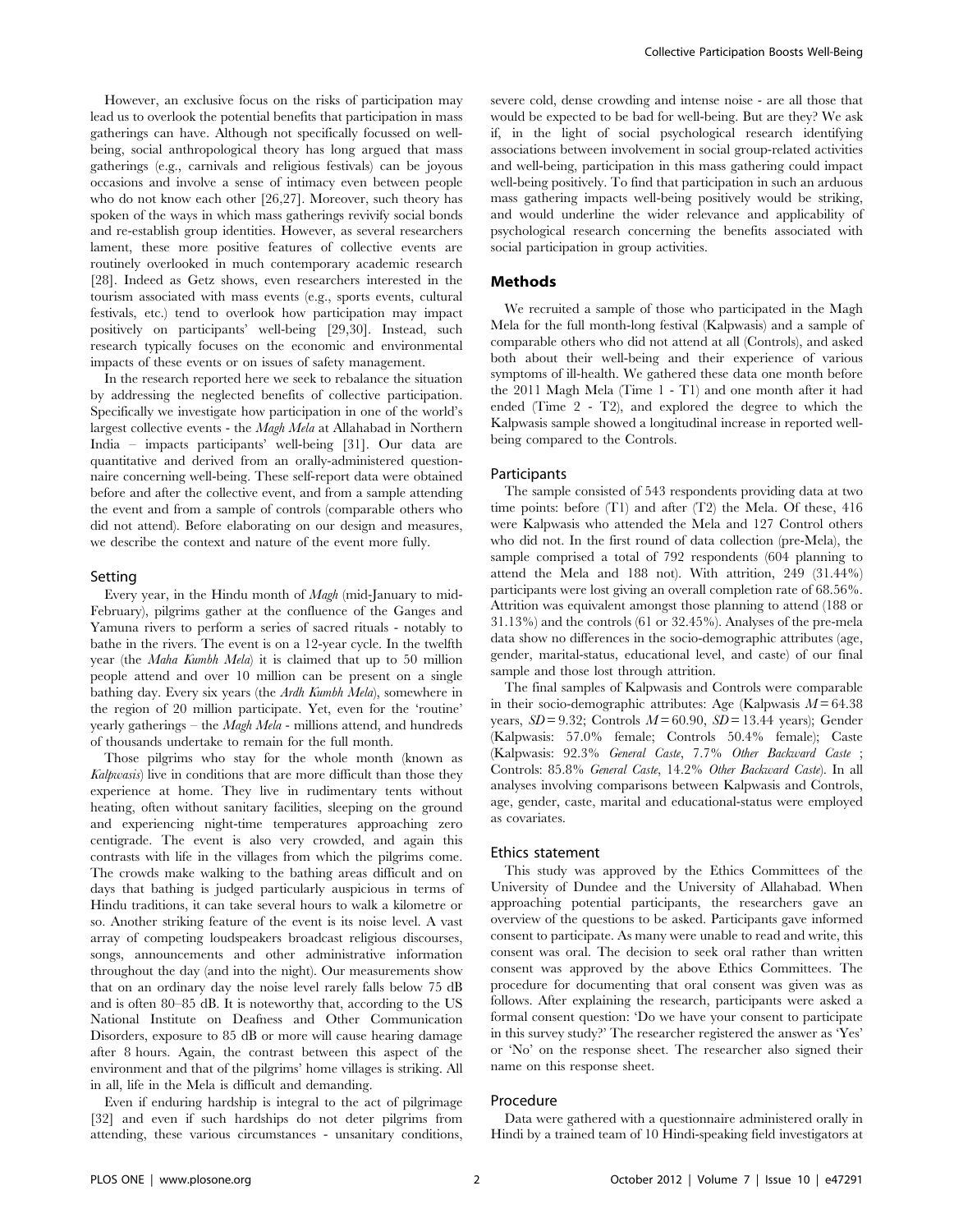participants' homes which were within a radius of 100–120 KMs from Allahabad, India. As a sample from rural India has little (if any) experience of questionnaire surveys, and still less experience of using 5-point scales, we took considerable care to conduct the research in a manner that was intelligible. For example, to convey the concept of a 5-point scale, we showed participants drawings of five glasses containing increasing levels of water (ranging from empty to full) and used these to explain to participants how they could communicate their level of well-being and the degree to which they experienced symptoms of ill-health (see Figure 1). The survey took approximately 30 minutes to complete. To ensure the translation was conceptually appropriate, the questionnaire was translated and back-translated (English-Hindi-English) by two independent groups of translators. Any differences between the translations were resolved by improving the questionnaire items. Before the survey was administered, the scales were piloted amongst both illiterate and literate Hindi-speaking participants. This ensured the items were clear and intelligible to participants of widely varying educational backgrounds.

The T1 survey was administered between December 1<sup>st</sup> and  $15<sup>th</sup>$ , 2010 - one month before the beginning of the 2011 Magh Mela. The T2 survey was administered between March 3<sup>rd</sup> and  $15<sup>th</sup>$ , 2011 - one month after the Mela's conclusion. The average time difference between T1 and T2 was 90 days  $(SD = 3$  days). An independent samples t-test revealed no significant difference between the Kalpwasis and Controls in the number of days between T1 and T2,  $t(541) = 1.23$ ,  $p = .20$ , Cohen's  $d = .11$ .

#### Measures

Well-being. Reports of well-being were obtained with three items from the core module of the Centers for Disease Control and Prevention Health Related Quality of Life Measure (CDC HRQOL-14) [33]: ''Over the last week, how would you describe your physical health'', ''Over the last week, how would you describe your state of mind", "Over the last week, how would you describe your energy levels." Responses were gathered on a 5-point scale illustrated with glasses containing varying levels of water. The empty glass (scored '1') was anchored, "Very Poor", the full glass (scored '5') was anchored, "Very Good". Item scores were averaged together such that a higher score indicated better well-being. The reliability (Cronbach's alpha) of this scale was excellent (T1 Participants = .77; T2 Participants = .86; T1 Controls = .81; T2 Controls = .91).

Symptoms of Ill-health. Participants' reported well-being was also measured with six items concerning symptoms of illhealth taken from a scale specifically developed for use in the Indian Subcontinent [34,35]. Three items concerned psychological well-being: ''Over the last week, to what extent have you felt anxious without any reason", "Over the last week, to what extent have you felt restless without any reason", "Over the last week, to what extent have you felt irritable without any reason.<sup>"</sup> Three concerned physical well-being: "Over the last week, to what extent have you suffered from body-aches and pains", "Over the last week, to what extent have you suffered from breathlessness'', ''Over the last week, to what extent have you suffered from headaches."<sup>"</sup> Again responses were gathered on a 5-point scale illustrated with glasses



Figure 1. Visual representation of 5-point scale employing glasses with varying levels of water. The anchoring of the empty and full glasses varied according to the questions asked (see text). doi:10.1371/journal.pone.0047291.g001

containing varying levels of water and anchored:  $1 = \sqrt{v}$  at all<sup>\*</sup>,  $5 = A$  lot" (in Hindi the word used translates literally as "Completely"). Item scores were averaged together such that a lower score indicated less symptoms of ill-health. The reliability (Cronbach's alpha) of this scale was excellent (T1 Participants = .81; T2 Participants = .85; T1 Controls = .84; T2 Con $trols = .84$ ).

#### Results

Average levels of self-assessed Well-being and Symptoms of illhealth are reported for Kalpwasis and Controls before and after the Mela in Table 1.

#### Well-being

Participants' levels of Well-being were inspected in a 2 (Condition: Kalpwasis/Controls) $\times2$  (Time: T1/T2) Mixed Factorial ANCOVA (in which age, gender, caste, marital and educational-status featured as covariates). This showed no effect of Time,  $F(1, 533) = .01$ ,  $p = .93$ ,  $\eta_p^2 < .001$ , and that Kalpwasis reported better well-being than Control participants, F  $(1,533) = 6.05$ ,  $p = .014$ ,  $\eta_p^2 = .011$ . However, and most importantly, interpretation of this effect was qualified by an interaction, F (1, 533) = 6.23, p = .013,  $\eta_p^2$  = .012. The relevant Estimated Marginal Means and Standard Errors are plotted in Figure 2. Decomposing this interaction shows that whereas there was no difference in well-being between Kalpwasis and Controls at T1 (Kalpwasis  $EMM = 3.35$ ,  $SE = .04$ ; Controls  $EMM = 3.30$ ,  $SE = .08$ ,  $F (1, 533) = .40, p = .53, \eta_p^2 = .001$ , at T2 Kalpwasis reported better Well-being  $(EM = 3.62, SE = .04)$  than Controls  $(\dot{EMM} = 3.30, \ \delta E = .08), \ \ddot{F}(1, 533) = 11.71, \ \rho = .001, \ \eta_{p}^{2} = .021.$ Moreover, inspecting the Kalpwasis' data revealed an improvement in Well-being from T1  $(EMM = 3.35, SE = 04)$  to T2  $(EMM = 3.62, SE = .04), F (1, 415) = 31.25, p < 0.01, \eta_p^2 = .07.$  In contrast, there was no such improvement amongst Controls (T1:  $EMM = 3.30$ ;  $SE = .08$ ; T2  $EMM = 3.30$ ,  $SE = .08$ ), F (1,  $126$ ) = .001,  $p = .98$ ,  $\eta_p^2$  < .001.

#### Symptoms of ill-health

Participants' reported symptoms of ill-health were inspected in a similar 2 (Condition: Kalpwasis/Controls) $\times$ 2 (Time: T1/T2) Mixed Factorial ANCOVA (with age, gender, caste, marital and educational-status featuring as covariates). This showed a similar pattern. There was no main effect of Time,  $F(1, 533) = 1.48$ ,  $p=$  .23,  $\eta_p^2$  = .003, and Kalpwasis reported less symptoms than Controls,  $F(1,533) = 9.45$ ,  $p = .002$ ,  $\eta_p^2 = .017$ . However, interpretation of this main effect was again qualified by the predicted interaction, F (1, 533) = 4.23,  $p = .04$ ,  $\eta_p^2 = .008$ . The relevant Estimated Marginal Means and Standard Errors are plotted in

Table 1. Well-being and Symptoms of Ill-health amongst Kalpwasis and Controls at T1 and T2.

|                               |            | <b>Kalpwasis</b> |                | <b>Controls</b> |      |
|-------------------------------|------------|------------------|----------------|-----------------|------|
|                               |            | T1               | T <sub>2</sub> | Т1              | T2   |
| <b>Well-being</b>             | <b>EMM</b> | 3.35             | 3.62           | 3.30            | 3.30 |
|                               | <b>SE</b>  | .04              | .04            | .08             | .08  |
| <b>Symptoms of ill-health</b> | <b>EMM</b> | 2.04             | 1.66           | 2.16            | 1.96 |
|                               | <b>SE</b>  | .04              | .04            | .07             | .07  |

Estimated Marginal Means (EMM) and Standard Errors (SE). doi:10.1371/journal.pone.0047291.t001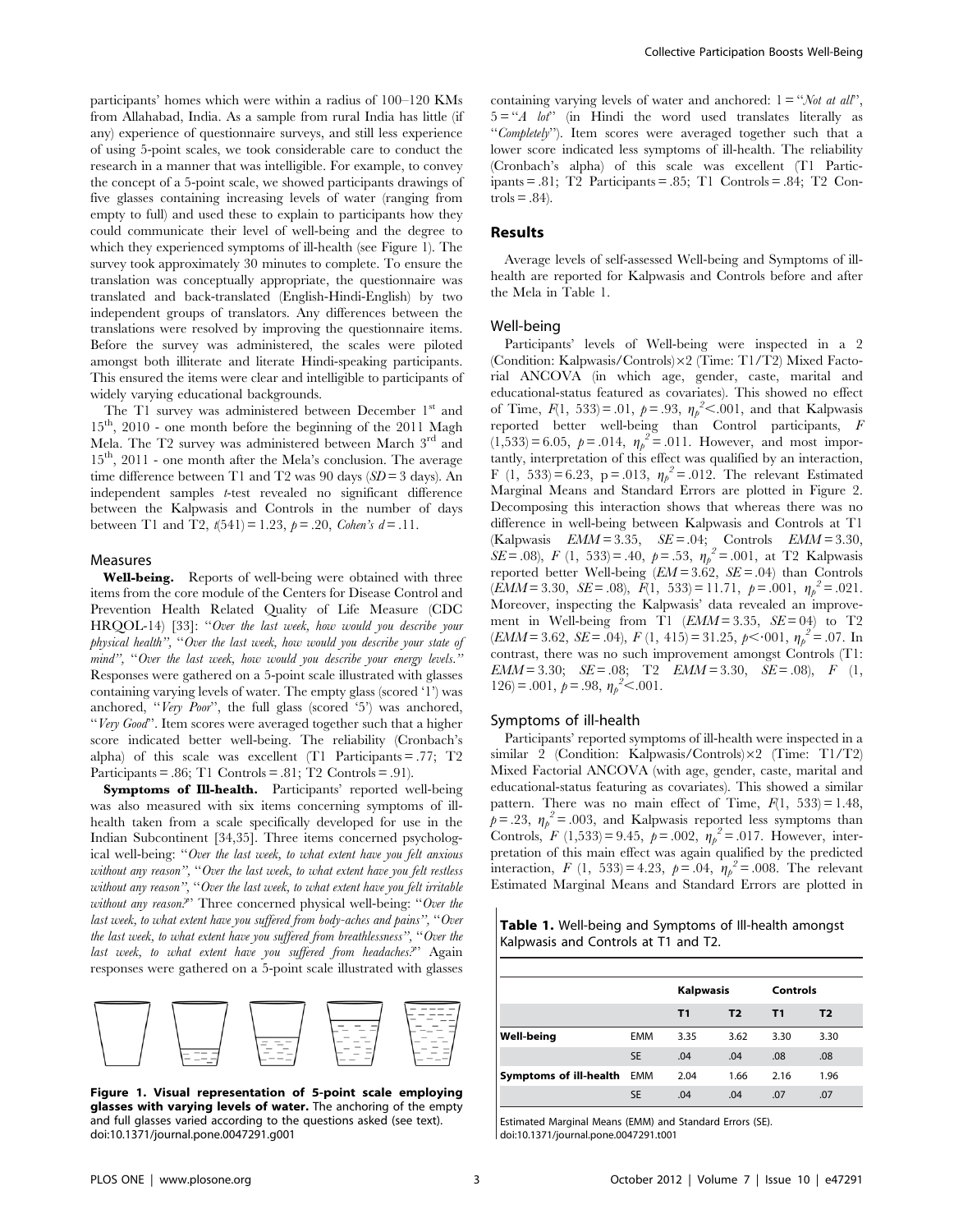

Figure 2. Well-being amongst Kalpwasis and Controls at T1 and T2. Estimated Marginal Means and Standard Errors. doi:10.1371/journal.pone.0047291.g002

Figure 3. Decomposing this interaction shows that whereas there was no difference between the two groups at T1 (Kalpwasis  $EMM = 2.04$ ,  $SE = .04$ ; Controls  $EMM = 2.16$ ,  $SE = .07$ ),  $F(1,$ 533) = 2.03,  $p = 16$ ,  $\eta_p^2 = 0.004$ , at T2 Kalpwasis reported significantly fewer symptoms  $(EMM = 1.66, SD = .04)$  than Controls  $(EMM = 1.96, \ \nSE = .07), \ \nF (1, 533) = 15.02, \ \np < .001, \ \n\eta_p^2 = .027.$ Moreover, for the Kalpwasis there was a sharper decrease in their reporting of symptoms from T1  $(EMM = 2.04, SE = .04)$  to T2  $(\dot{EMM} = 1.66, \ \dot{SE} = .04), \ F (1, 415) = 88.35, \ p < .001, \ \eta_p^2 = .176,$ than amongst the Controls (T1  $EMM = 2.16$ ,  $SE = .07$ ; T2  $EMM = 1.96$ ,  $SE = .07$ ,  $F(1, 126) = 6.67$ ,  $p = .011$ ,  $\eta_p^2 = .05$ .

# **Discussion**

Our results reveal that whilst Kalpwasis and Controls had comparable pre-Mela scores on both of our measures (Well-being and Symptoms of Ill-health), their post-Mela scores diverge to show the Kalpwasis doing better. With regards to the Well-being measure, the Kalpwasis showed an improvement from before to after the Mela whereas the Controls did not. With regards to their reporting of Symptoms of Ill-health, the pattern is similar. Whilst there is some evidence that both groups improved (perhaps because the first measure was taken in the winter and the second



Figure 3. Symptoms of Ill-health amongst Kalpwasis and Controls at T1 and T2. Estimated Marginal Means and Standard Errors. doi:10.1371/journal.pone.0047291.g003